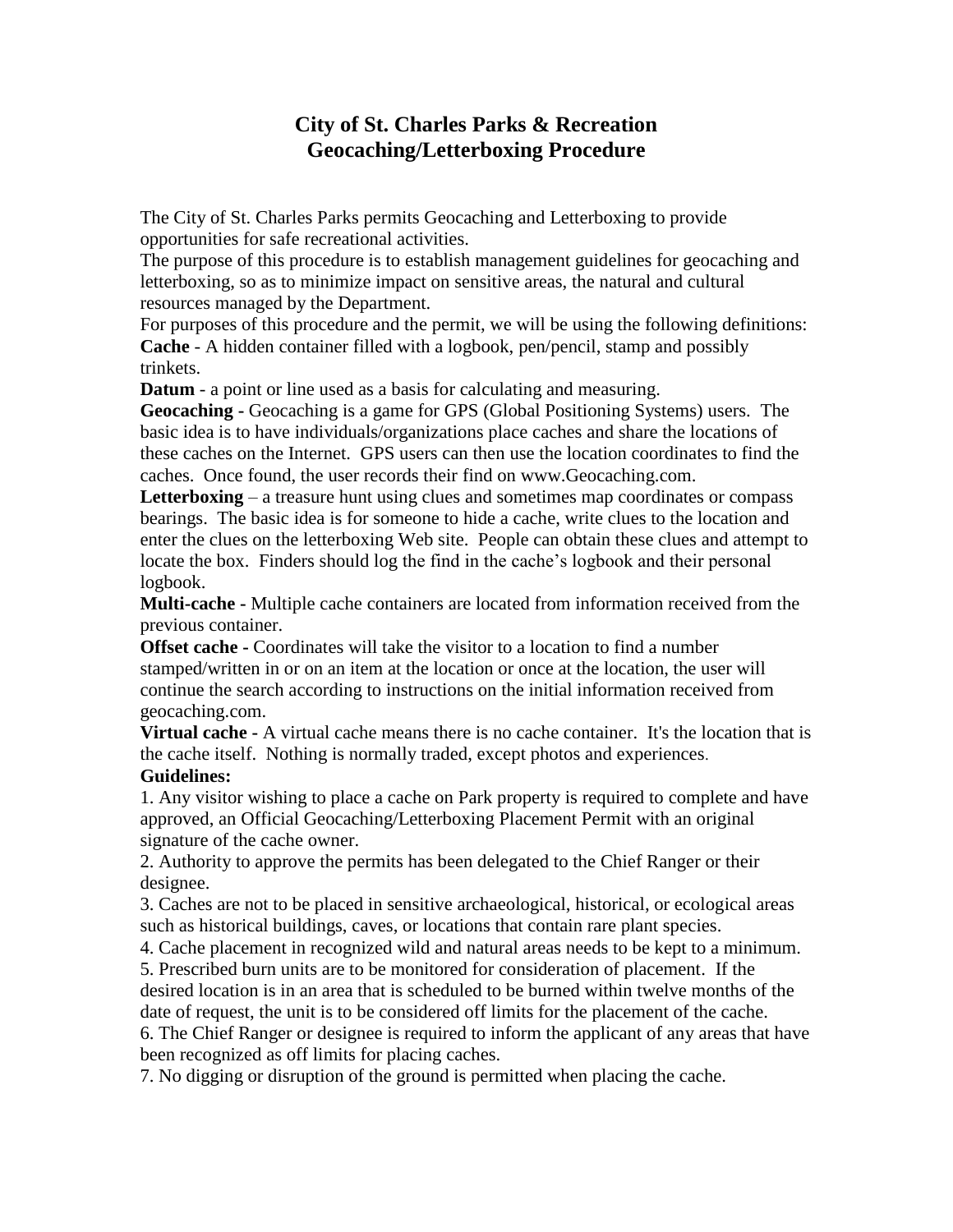8. Caches are not to be placed in areas that could potentially cause danger to visitors trying to locate the cache, i.e. climbing on cliffs/bluffs, underwater or in potential flood areas, in trees, etc.

9. Multi-caches are limited to three total per site, yet treated as one cache and require only one permit.

10. If any park staff determines that the location of a cache poses a risk to park visitors, the owner is to be contacted and asked that the cache be moved to a safer location. All information regarding the risk is to be recorded on the original permit. If the owner relocates the cache, a new permit is to be generated.

11. If at any time the terms of a permit are violated, the Chief Ranger has the authority to void the permit, remove the cache from its location, and attempt to notify the owner or indicate on the appropriate Web site that the cache has been removed. Justification for these actions is to be recorded on the permit.

12. If a non-permitted cache is discovered, park staff is to remove the cache, retain it at the park office for 30 days and, if possible, attempt to notify the owner of their actions. If contact is not made, the cache is to be considered abandoned property and disposed of. 13. A cache owner is limited to 2 cache permits at a time.

14. Caches are limited to one per 20 acres. This does not include the areas designated as off limits. Facilities are encouraged to place their own caches for interpretative and educational purposes. Park caches should also have a permit included in the file. Caution needs to be given to the cache owners regarding placing the caches on adjacent private property.

16. Permits are valid for 12 months from the approved date.

*The City of St. Charles Parks and Recreation Department is not responsible for lost, stolen or damaged Geocache/letterbox, their contents or use.*

### **Procedures**

1. Cache owners wishing to place a cache on park property must complete an Official Geocaching/Letterboxing Placement Permit with original signature and contact phone number. The Chief Ranger or designee is to review the permit and the cache for procedure compliance.

2. The cache containers must be clear and display the words "Official Geocache" or "Official Letterbox" clearly on the outside of the container.

3. An explanation of the geocaching/letterboxing activity and permit number is to be included in the container. (See the attached form for an example.)

4. The cache owner is to monitor the site monthly and maintain family friendly contents. This means the cache is **not** to contain food, alcohol, firearms, drugs, explosives, dangerous items, adult items or inappropriate items. Park staff will make periodic checks.

5. Once the cache is placed, the applicant is to return to the Park office to record the exact location information for completion of the permit. The facility is to keep a park map indicating the exact cache locations in the file with the permits.

6. The Chief Ranger has the option of taking a photograph of the cache, asking the cache owner to provide a detailed listing of the cache contents or a photograph(s) of the cache and attaching it to the permit.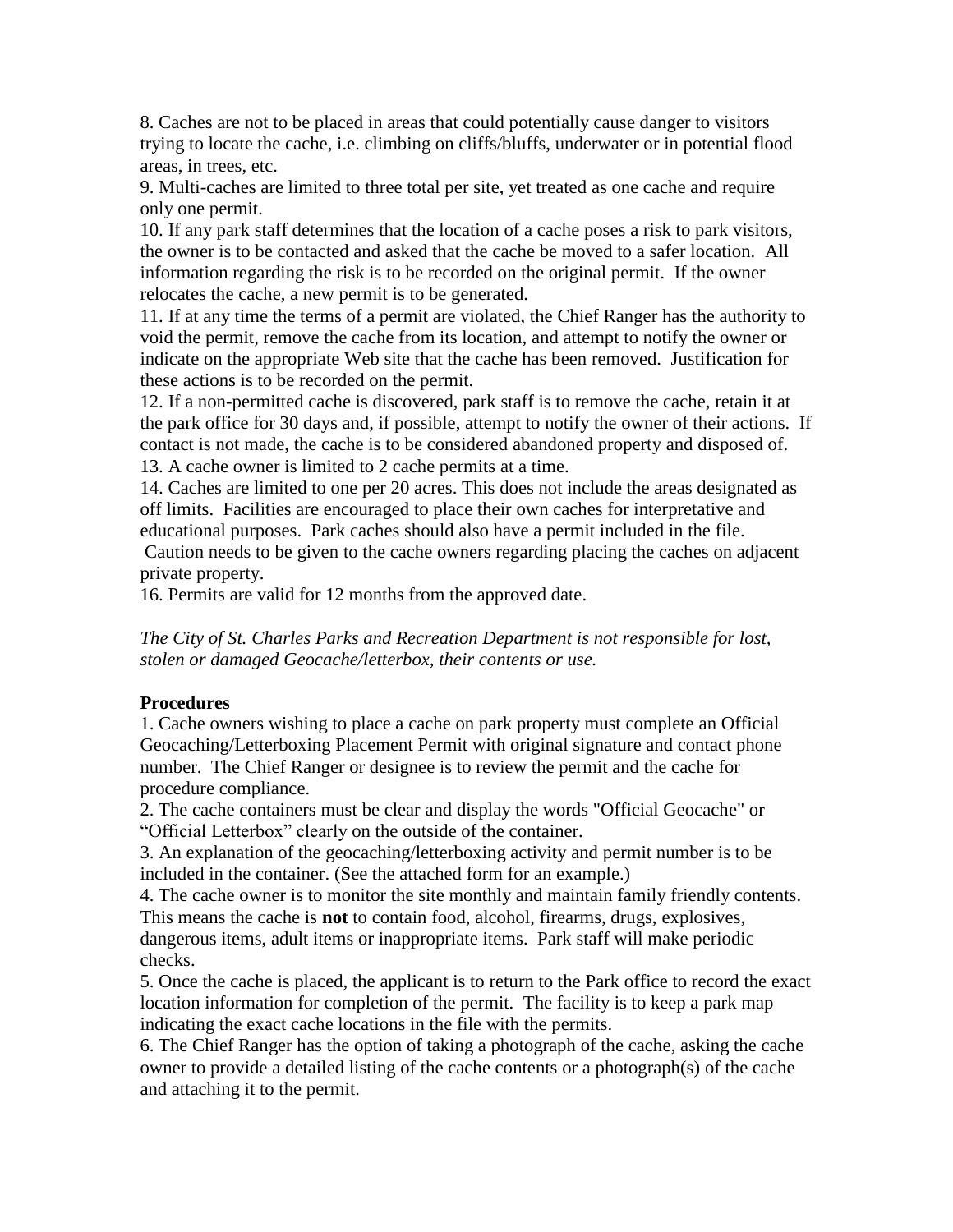7. After the permit has been completed the Chief Ranger or designee will approve or deny the permit. For approval, the following items need to be reviewed for procedure compliance:

- Cache is not located in sensitive archaeological, historical or ecological areas.
- No damage or disturbance of the ground will result from placement of this cache.

• The cache is not located in an area scheduled to be burned during the duration of the permit.

• The cache is not in an area that might cause potential danger to park visitors, i.e. climbing on cliffs/bluffs under water or in potential flood areas, etc.

• Cache container will be of clear material.

• Text for the cache has been reviewed, and it is accurate and complies with this Geocaching/Letterboxing Procedure. Non-compliance of procedure requirements will result in denial of the permit.

8. The original copy of the completed permit is to remain on file at the facility. A copy of the permit, approved or denied, is to be given to the cache owner. If the permit is denied, the justification is to be recorded on the permit.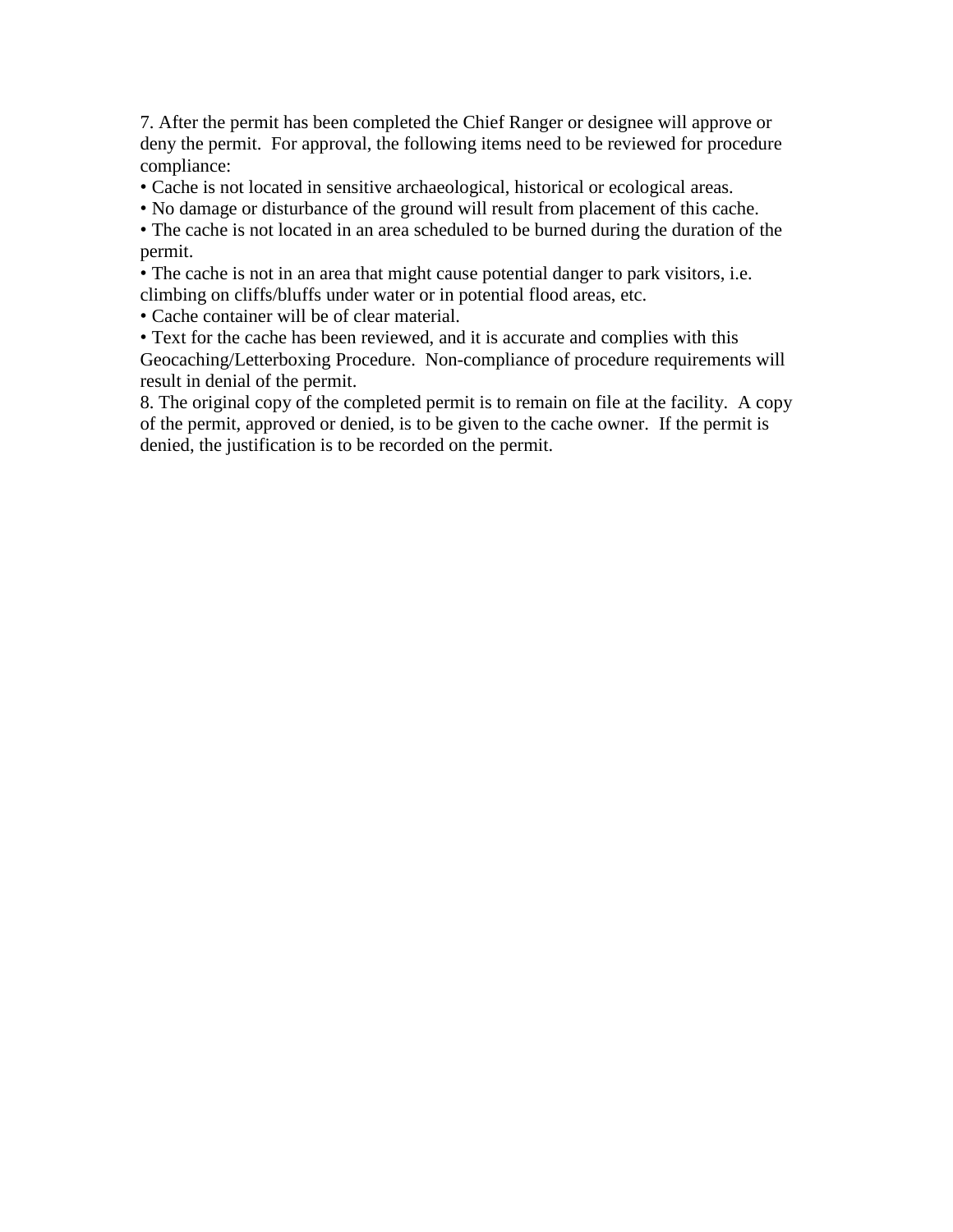## **This container has been placed here with permission of the City of St. Charles Parks & Recreation Department GEOCACHE/LETTERBOXING SITE PLEASE READ Congratulations, you've found it! Intentionally or not!**

What is this hidden container sitting here for? What is this thing doing here with all these things in it? It is part of a worldwide game. You have found a Geocaching or Letterbox site. These games basically involve a player to hide a "treasure" (this container and its contents) and publish the exact coordinates or directional clues on the appropriate Web page so users can go on a "treasure hunt" to find it. The only rules are: if you take something from the cache, you must leave something for the cache, and you must log your visit in the logbook. Hopefully, the person that hid this container found a good spot that is not easily found by uninterested parties. Sometimes, a good spot turns out to be a bad spot, though.

### **IF YOU FOUND THIS CONTAINER BY ACCIDENT:**

Great! You are welcome to join us! We ask only that you:

• Please do not move or vandalize the container. The real treasure is just finding the container and sharing your thoughts with everyone else who finds it.

• If you wish, go ahead and take something. But please also leave something of your own for others to find, and write it in the logbook. Do **Not** leave food, alcohol, firearms, drugs, explosives, dangerous items, adult or inappropriate items

• If possible, let us know that you found it, by visiting the appropriate Web site listed below. Geocaching and letterboxing is open to everyone with a sense of adventure. There are similar sites all over the world. These organizations have their homes on the Internet. Visit the Web sites if you want to learn more, or have any comments: **[http://www.geocaching.com](http://www.geocaching.com/) or [http://www.letterboxing.com](http://www.letterboxing.com/)**

If this container needs to be removed for any reason, please let us know. We apologize, and will be happy to move it.

The City of St. Charles Parks and Recreation Department is not responsible for lost, stolen or damaged Geocache/letterbox, their contents or use.

Reference: **Official Geocaching Placement Permit # .**

**[www.stcharlesparks.com](http://www.stcharlesparks.com/)**